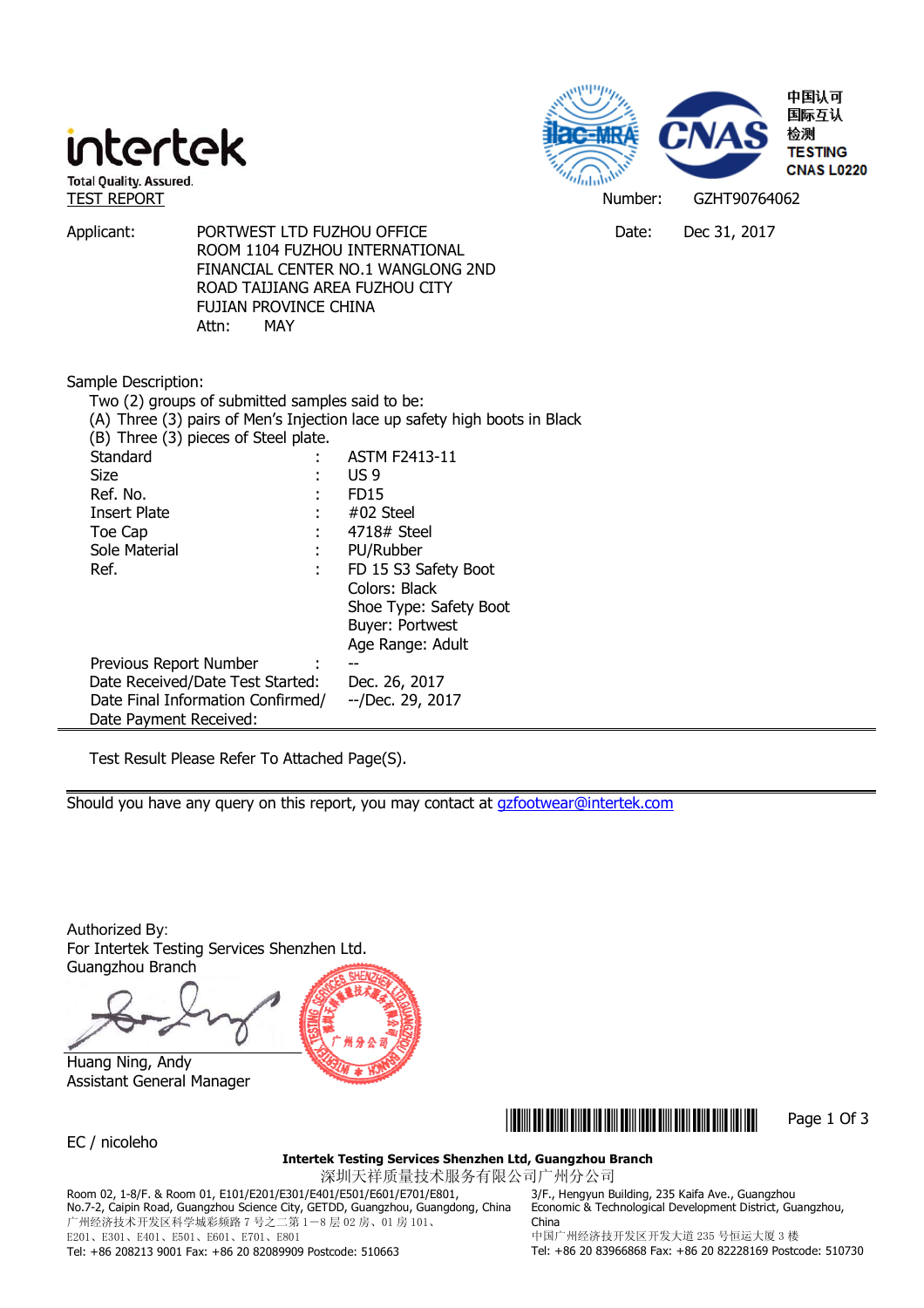# intertek



" Total Quality. Assured.<br>TEST REPORT Number: GZHT90764062 Tests Conducted (As Requested By The Applicant)

1 Impact Resistance For Whole Footwear (ASTM F2412-11, I/75)

|        | (A)                       | <b>ASTM F2413</b><br>Requirement | Pass/Fail |
|--------|---------------------------|----------------------------------|-----------|
|        | Interior Height Clearance |                                  |           |
| ∟eft:  | 18.0 mm                   | $\ast$                           | Pass      |
| Left:  | $17.6 \text{ mm}$         | ∗                                | Pass      |
| Right: | $15.8 \text{ mm}$         | ∗                                | Pass      |
|        |                           |                                  |           |

Remark:  $* = 212.7$  mm

2 Compression Resistance For Whole Footwear (ASTM F2412-11, C/75)

|        | (A)                              | <b>ASTM F2413</b><br>Requirement | Pass/Fail |
|--------|----------------------------------|----------------------------------|-----------|
|        | <b>Interior Height Clearance</b> |                                  |           |
| Left:  | $21.9$ mm                        | ∗                                | Pass      |
| Right: | 19.9 mm                          | $\ast$                           | Pass      |
| Right: | 18.4 mm                          | ∗                                | Pass      |

Remark:  $* = 212.7$  mm

Foot.

## 3 Puncture Resistance For Puncture Resistant Devices (ASTM F2412-11, 11)

|         |        | (B)                                                                                                   | ASTM F2413                       | Pass/Fail |
|---------|--------|-------------------------------------------------------------------------------------------------------|----------------------------------|-----------|
|         | Left : | The Test Pin Did Not Penetrate Beyond<br>The Face Of The Material Nearest The<br>Foot Before 1 200 N. | Requirement<br>Min. $1200 N (*)$ | Pass      |
|         | Left : | The Test Pin Did Not Penetrate Beyond<br>The Face Of The Material Nearest The<br>Foot Before 1 200 N. | Min. 1 200 N $(*)$               | Pass      |
|         | Right: | The Test Pin Did Not Penetrate Beyond<br>The Face Of The Material Nearest The<br>Foot Before 1 200 N. | Min. 1 200 N $(*)$               | Pass      |
| Remark: |        | The Test Pin Does Not Visually Penetrate Beyond The Face Of The Material Nearest The                  |                                  |           |

This report is made solely on the basis of your instructions and/or information and materials supplied by you. It is not intended to be a recommendation for any particular course of action. Intertek does not accept a duty of care or any other responsibility to any person other than the Client in respect of this report and only accepts liability to the Client insofar as is expressly contained in the terms and conditions governing Intertek's provision of services to you. Intertek makes no warranties or representations either express or implied with respect to this report save as provided for in those terms and conditions. We have aimed to conduct the Review on a diligent and careful basis and we do not accept any liability to you for any loss arising out of or in connection with this report, in contract, tort, by statute or otherwise, except in the event of our gross negligence or wilful misconduct.

/ nicoleho Page 2 Of 3

#### **Intertek Testing Services Shenzhen Ltd, Guangzhou Branch**

深圳天祥质量技术服务有限公司广州分公司 Room 02, 1-8/F. & Room 01, E101/E201/E301/E401/E501/E601/E701/E801, No.7-2, Caipin Road, Guangzhou Science City, GETDD, Guangzhou, Guangdong, China 广州经济技术开发区科学城彩频路 7 号之二第 1-8 层 02 房、01 房 101、 E201、E301、E401、E501、E601、E701、E801 Tel: +86 208213 9001 Fax: +86 20 82089909 Postcode: 510663

3/F., Hengyun Building, 235 Kaifa Ave., Guangzhou Economic & Technological Development District, Guangzhou, China 中国广州经济技开发区开发大道 235 号恒运大厦 3 楼 Tel: +86 20 83966868 Fax: +86 20 82228169 Postcode: 510730